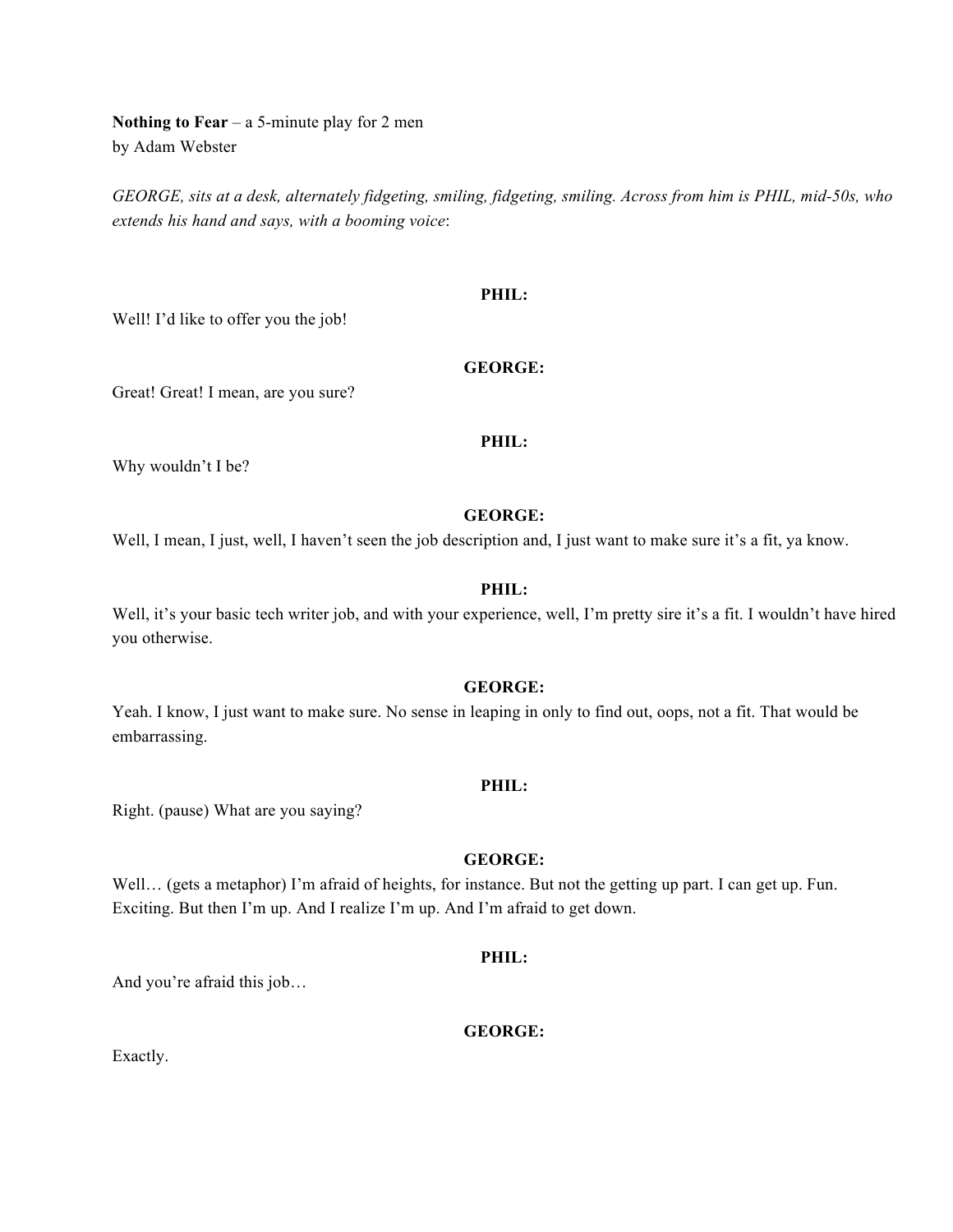| Is the cliff?                                     | PHIL:          |
|---------------------------------------------------|----------------|
| That I'll climb.                                  | <b>GEORGE:</b> |
| And then want to get down.                        | PHIL:          |
| Are you going to hold my hand?                    | <b>GEORGE:</b> |
| I'll get the job description.                     | PHIL:          |
| And I'll get my list.                             | <b>GEORGE:</b> |
| Your list?                                        | PHIL:          |
| Of fears.                                         | <b>GEORGE:</b> |
| A list of fears? You have a list of fears?        | PHIL:          |
| Yes. I have so many, I'm afraid I'll forget them. | <b>GEORGE:</b> |
| So, you keep - a list?                            | PHIL:          |
| (nodding) On me.                                  | <b>GEORGE:</b> |
| So you don't get in the middle of a cliff-        | PHIL:          |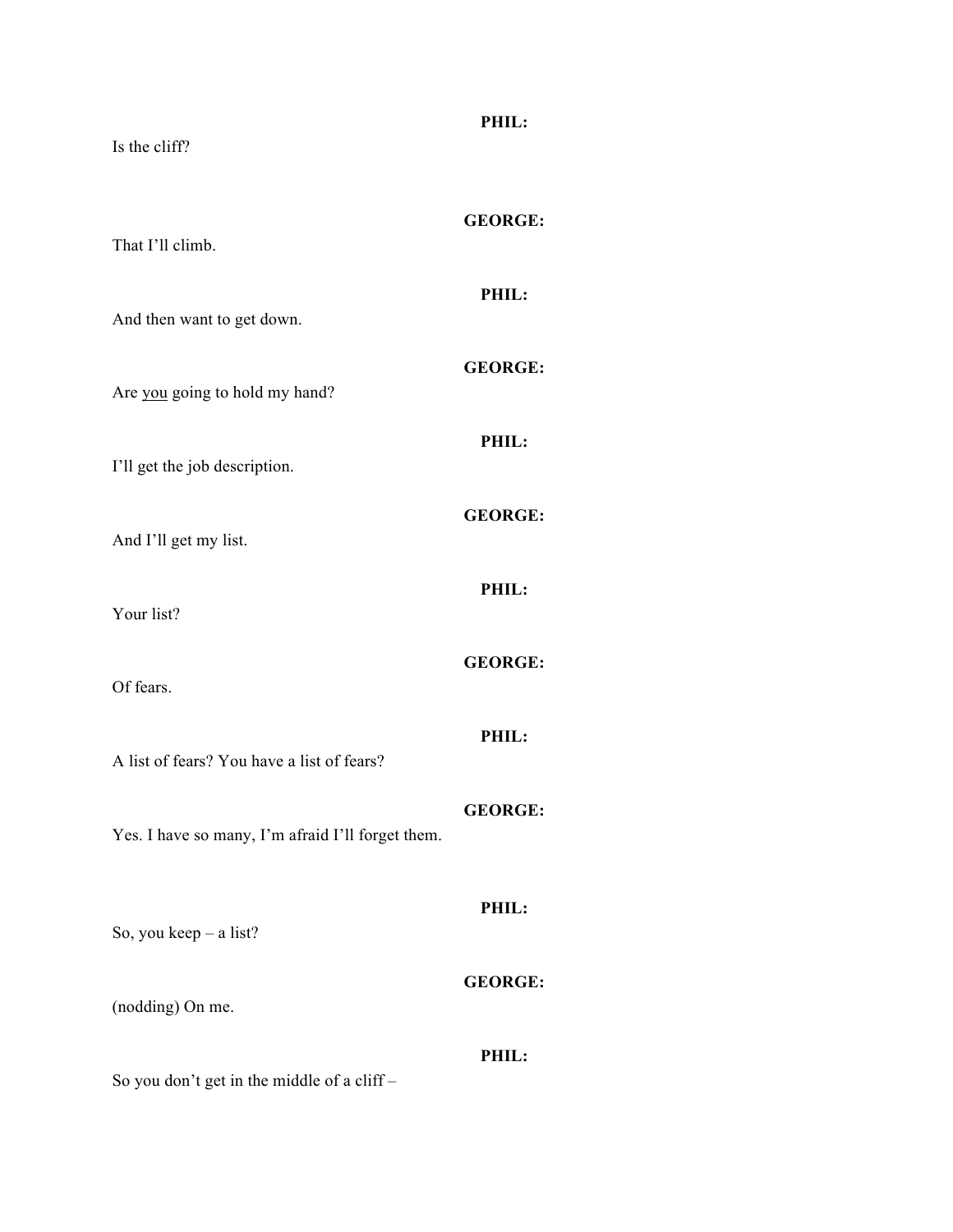#### **GEORGE:**

-- and then remember: "Heights, Oh no!" Yeah.

# **PHIL:**

What would happen if you forgot you were afraid of heights?

#### **GEORGE:**

(pause) What do you mean?

# **PHIL:**

If you don't remember, "I'm afraid of heights"; what would happen in the middle of the cliff?

#### **GEORGE:**

I'm in the middle of a cliff? I'd panic.

### **PHIL:**

Because you're afraid of heights. But what if you didn't remember you were afraid of heights? You wouldn't remember to panic. If you don't remember you're afraid of heights, you're not afraid of heights!

### **GEORGE:**

**PHIL:**

That's not true. I often don't remember to turn off the oven, doesn't mean I didn't turn it off.

This is different.

**GEORGE:**

They won't give me renter's insurance anymore.

This is a state of mind.

### **GEORGE:**

**PHIL:**

**PHIL:**

Too high risk they say.

Fears are a state of mind.

**GEORGE:**

I had a hard time renting an apartment, too!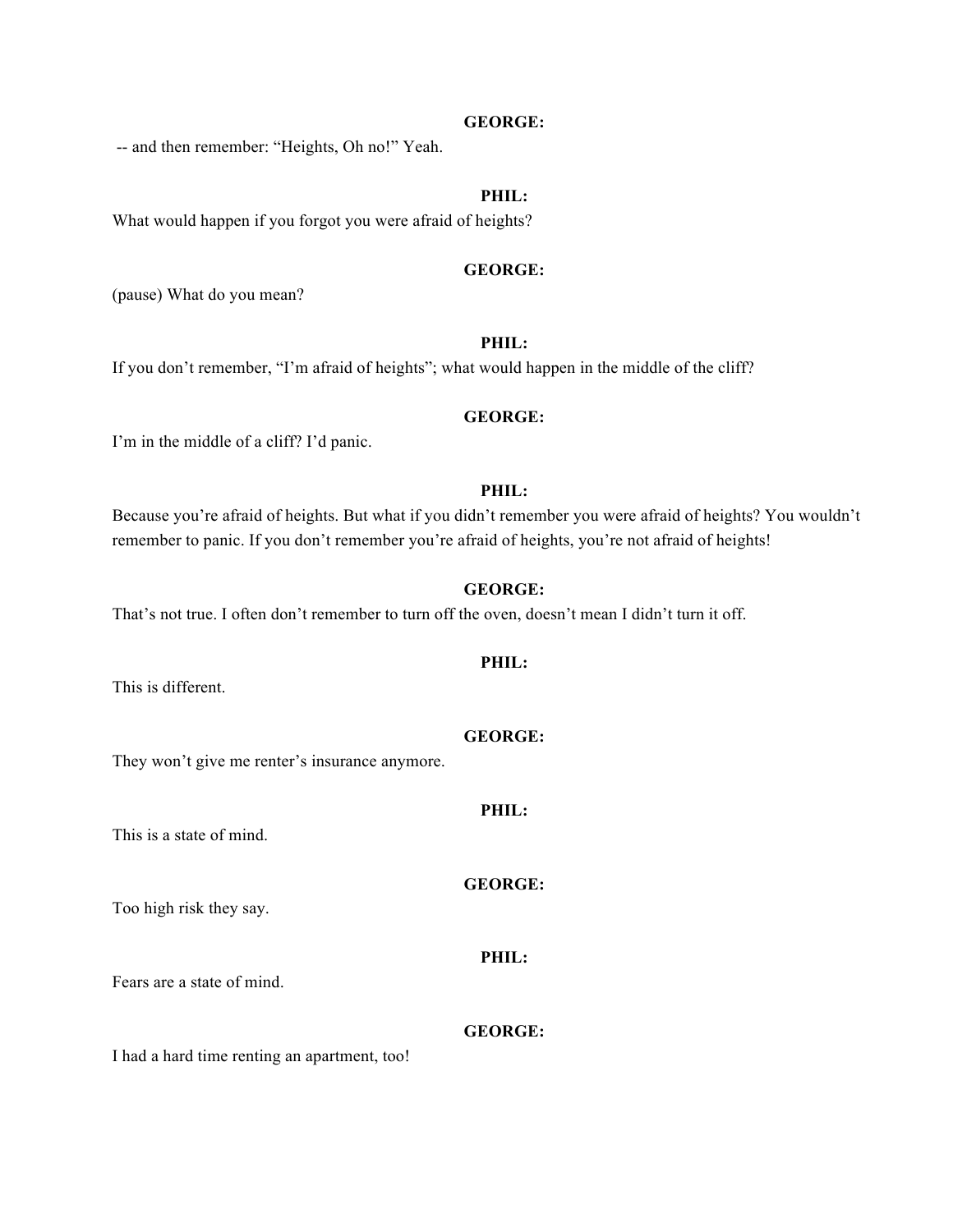[blank]

# **GEORGE:**

**PHIL:**

**PHIL:**

I lost the job, didn't I?

No.

# **GEORGE:**

It's my competing fear of failure and fear of success.

### **PHIL:**

Fear of failure and success?

#### **GEORGE:**

I know, which doesn't make sense, what with my fear of mediocrity, because, really, what's left? I'm paralyzed, ya know? Inside.

### **PHIL:**

Let me see your list.

# **GEORGE:**

I'd rather not. There's some personal issues there. And what with myyyyyyyy (scans list; aha!) fear of intimacy … you understand.

#### **PHIL:**

(waves hand) Fine. I'm just suggesting that keeping that list is what is keeping you afraid. Get rid of the list – get rid of the fears.

### **GEORGE:**

I can't just "get rid" of the list.

# **PHIL:**

Why not?

# **GEORGE:**

Well, ya see, I'm a list person. I need the satisfaction of checking things off.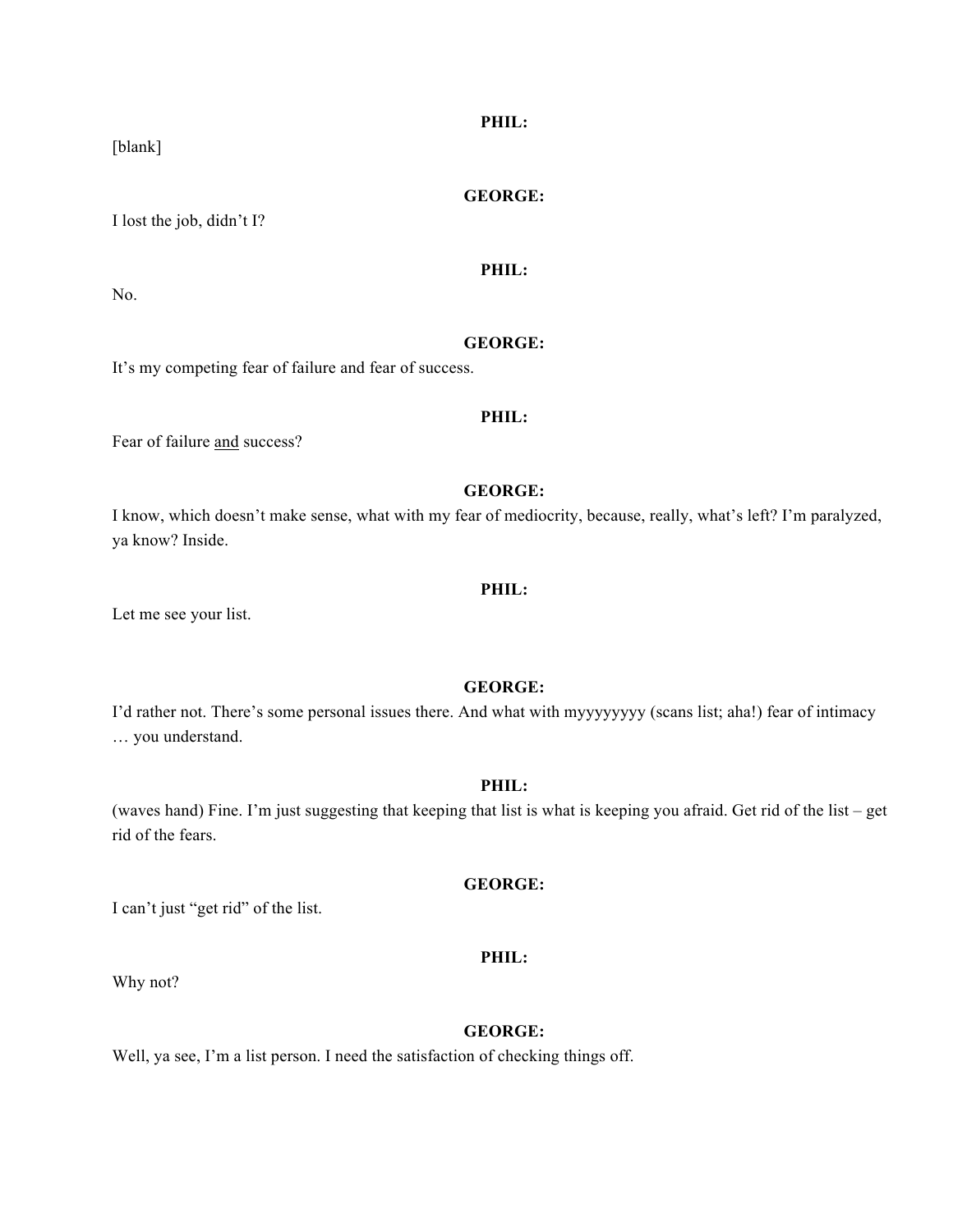#### **PHIL:**

Of course you are. (boisterous, takes charge) Well, then, let's check them off!

# **GEORGE:**

What do you mean?

# **PHIL:**

Let's give them away!

# **GEORGE:**

**PHIL:**

(clutches list) I can't just give away my fears!

#### You don't need them anymore.

#### **GEORGE:**

(crumbling) To who? Who would I give them to?

# **PHIL:**

(scans office out of window) Give your fear of intimacy to Mulvaney. He's a little too intimate. He's hooked up with every gal in the mailroom … twice.

#### **GEORGE:**

**PHIL:**

**GEORGE:**

**PHIL:**

[blankly] Oh.

My wife works in the mailroom.

Oooooh.

Check it off, boy!

[GEORGE checks hesitantly.]

#### **PHIL:**

Your fear of mediocrity goes to Johnston. We hired that kid to be a real go-getter and now he just sits at his keyboard plinking away. 72 words per minute, my ass!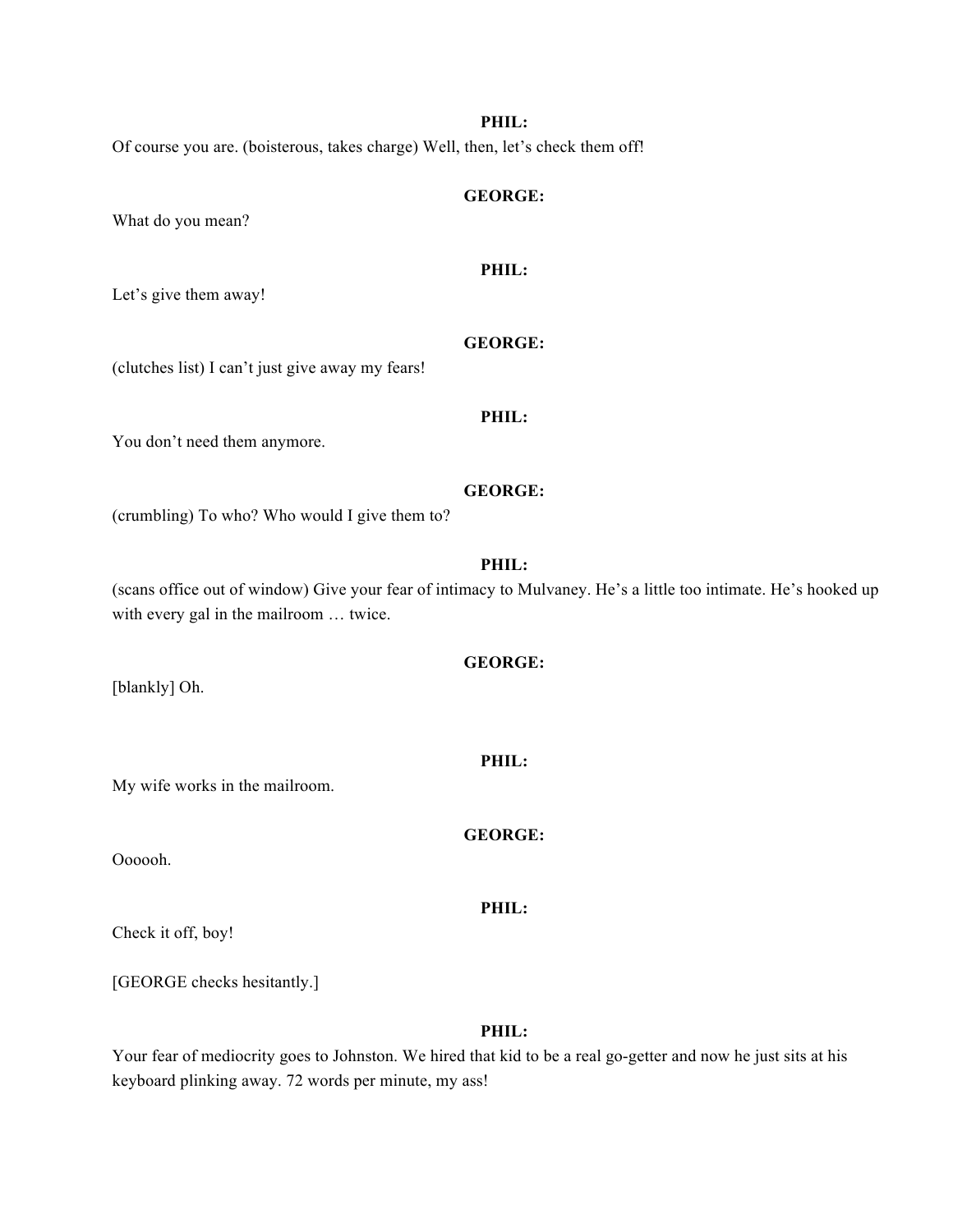#### **GEORGE:**

# **PHIL:**

Check!

# **GEORGE:**

[checks, less hesitant.] Check.

**PHIL:**

Fear of success goes to Hill, that cocky prick. Fear of failure, let's see, Baroni. Let's light a fire under his lazy ass.

#### **GEORGE:**

Check … and Check!

#### **PHIL:**

Excellent! Welcome aboard! Let me go square things up with HR and we can make the introductions.

[PHIL exits. Beat. GEORGE then surveys the list. Eyes widen. Fingers make check marks. Points at one. Panics. Circles it. Panics. Looks around. PHIL re-enters. Sees panic.]

# **PHIL:**

What's wrong?!

[GEORGE points to list, frantic.]

Fear of emptiness?

[GEORGE gulps. Nods.]

# **PHIL:**

What the hell would you be empty about?

# **GEORGE:**

(empty) I don't have any fears left.

#### **PHIL:**

Um, um (mind races). Heights! Your fear of heights!

Check?